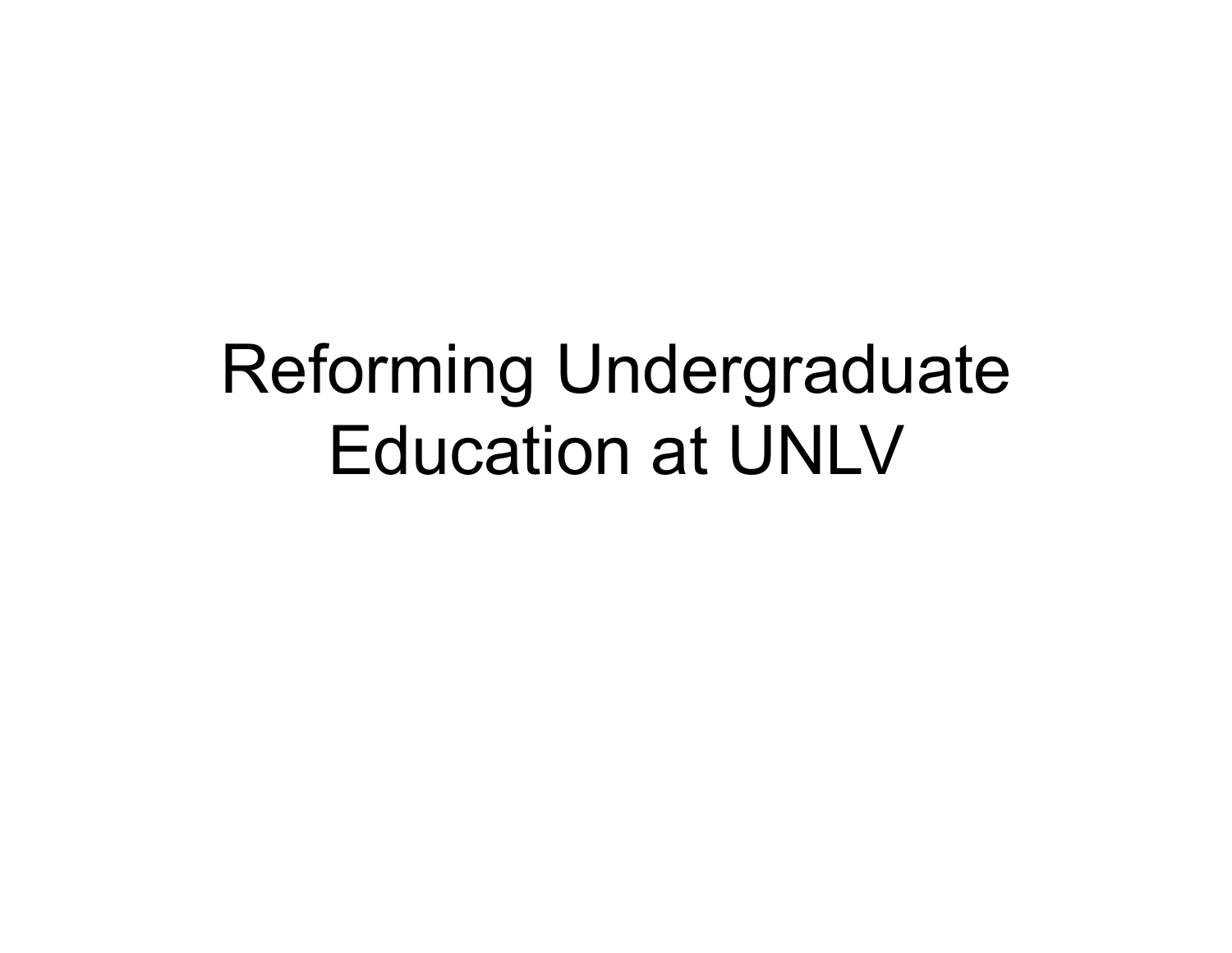#### Reforms Passed by Faculty Senate

In 2011 the Faculty Senate Passed Two Reforms:

- 1. University Undergraduate Learning Outcomes (UULOs)
	- The skills and knowledge that UNLV would provide to all undergraduate
- 2. Vertically Integrated Curriculum to deliver these UULOs
	- FYS, SYS, Milestone Exp., Culminating Exp.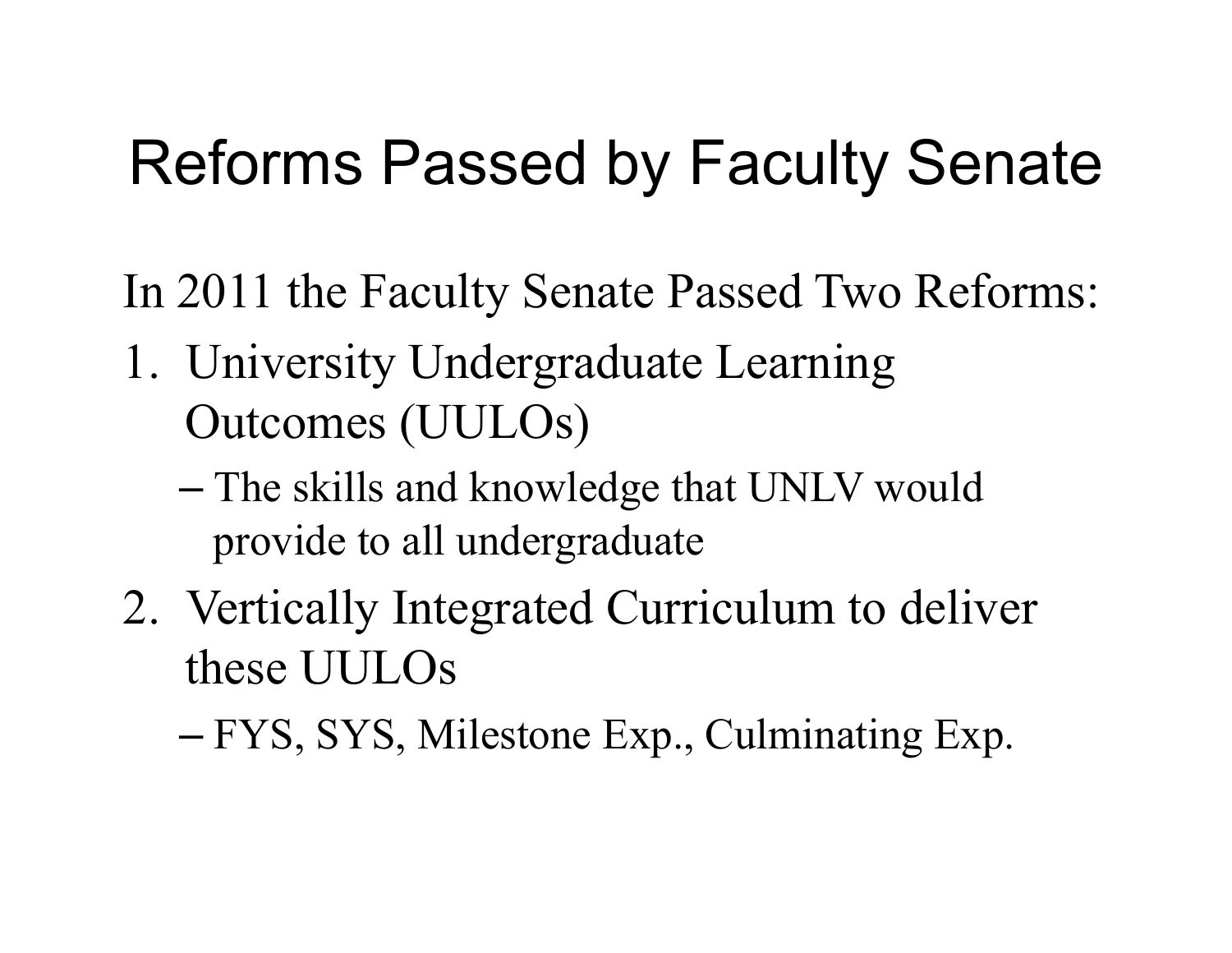#### Vertically Integrated General Education at UNLV



http://generaled.unlv.edu/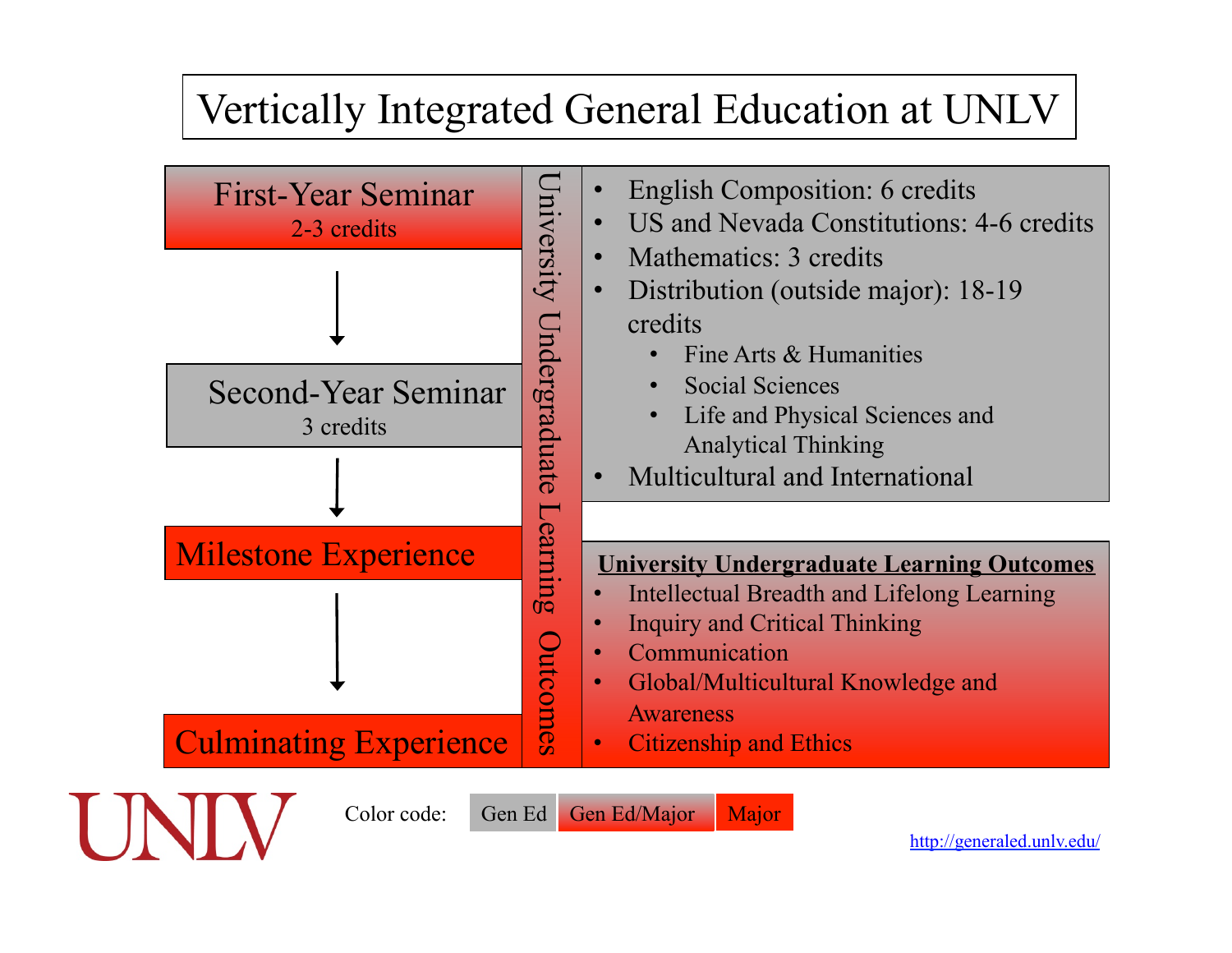# Why We Undertook Reform

- Improving quality of our undergraduate education
- Greater Coherence of Gen Ed and Undergraduate Curriculum
- A set of identified, shared learning outcomes (UULOs)
- Branding A statement of what we value, what we will provide
- The need to demonstrate to outside stakeholders what value we add (e.g., accreditors, Regents)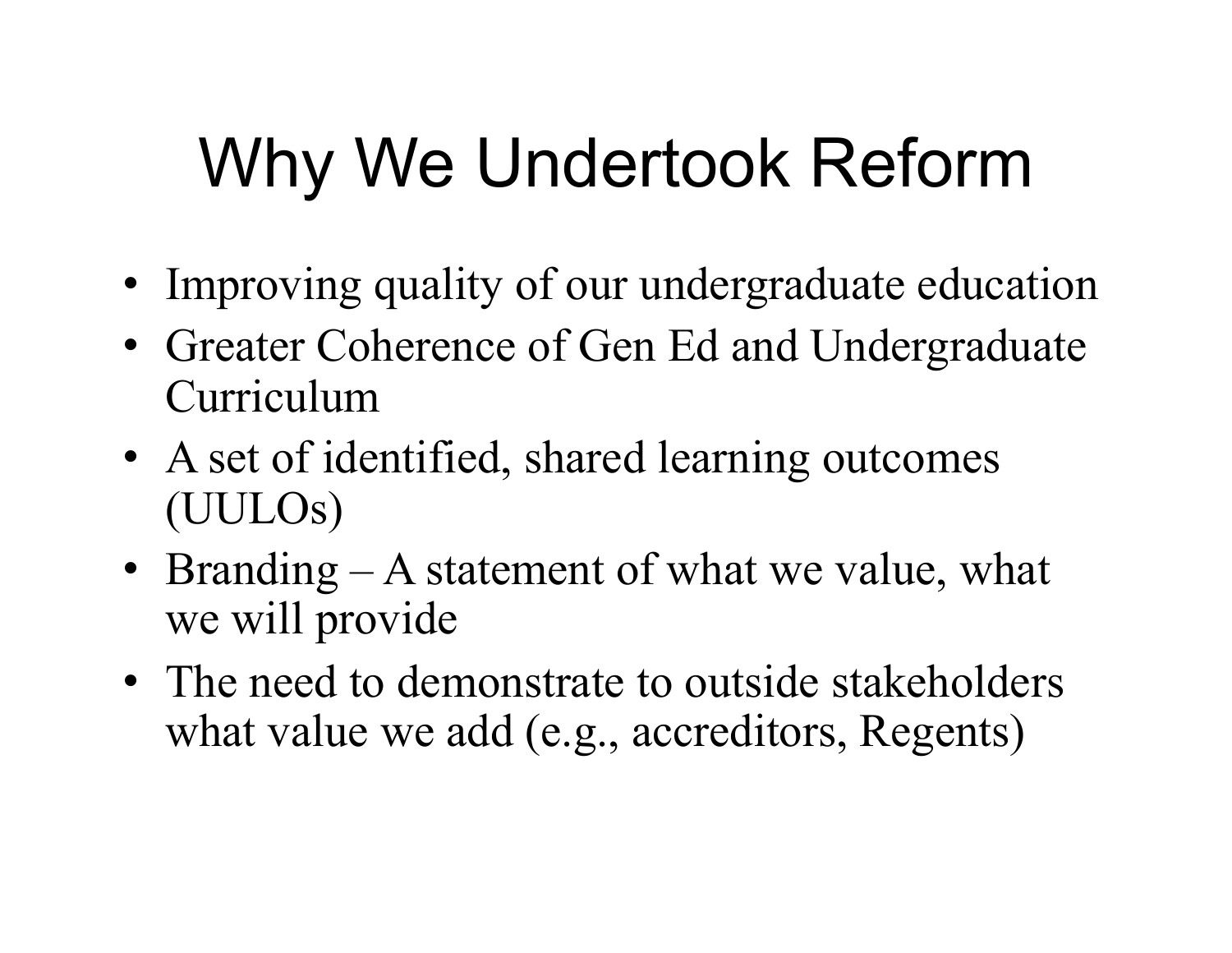## Staged Implementation

- Fall 2012: Launched First-Year Seminars – 10 FYS Courses, 3600+ Students
- Fall 2013: Launched Second-Year Seminars – 5 SYS Courses, 1750+ Students this fall
- Fall 2014: Milestone Experiences – The focus of today's discussion
- Fall 2015: Culminating Experiences
	- A discussion for next year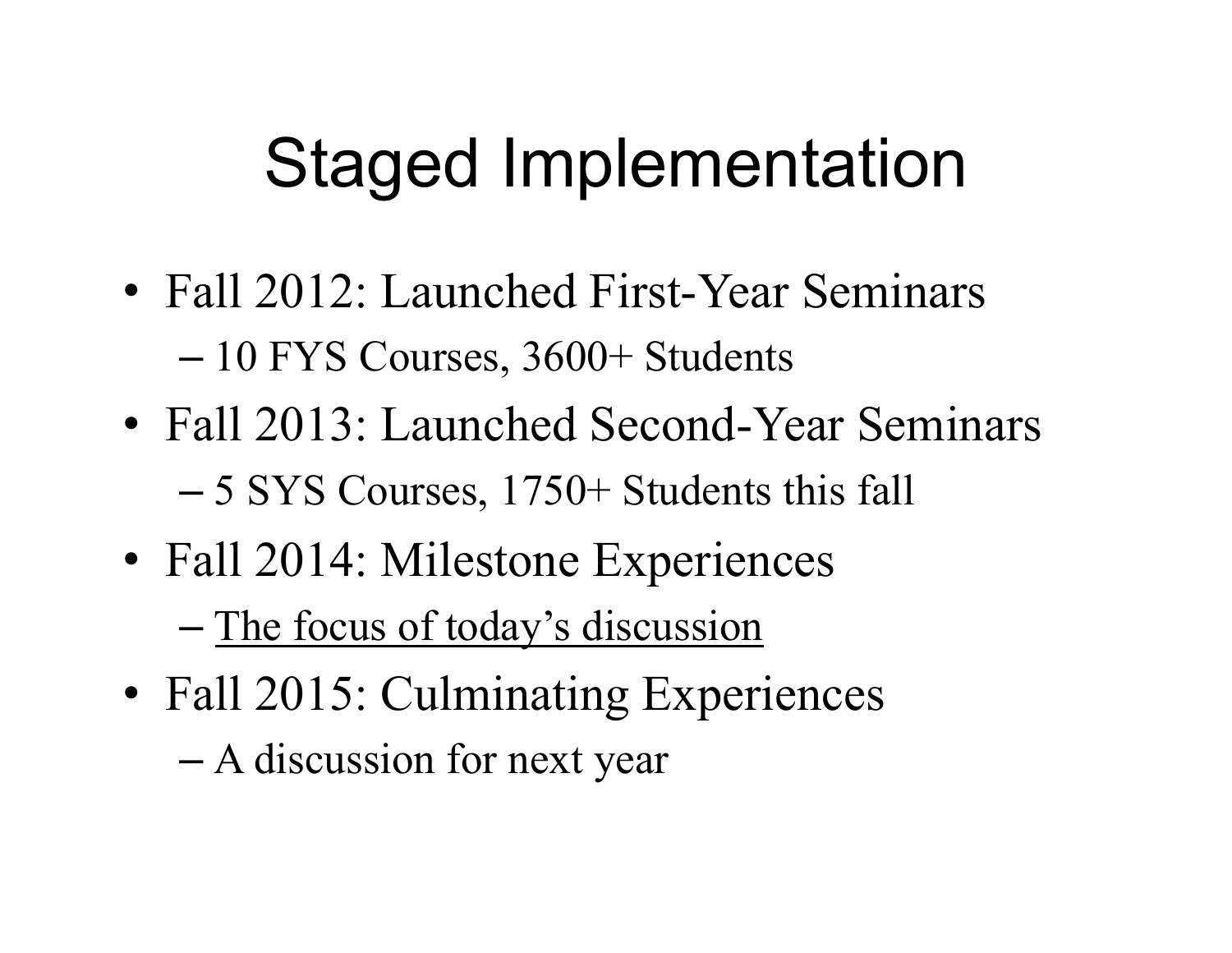## Milestone Experiences

- Introduction and Orientation to Major including:
	- UULOs in degree-relevant terms
	- Non-overlapping Degree Specific Learning **Outcomes**
	- Roadmap of when and where they will achieve these outcomes
	- Communication and Critical Thinking in degreerelevant form
	- Assessment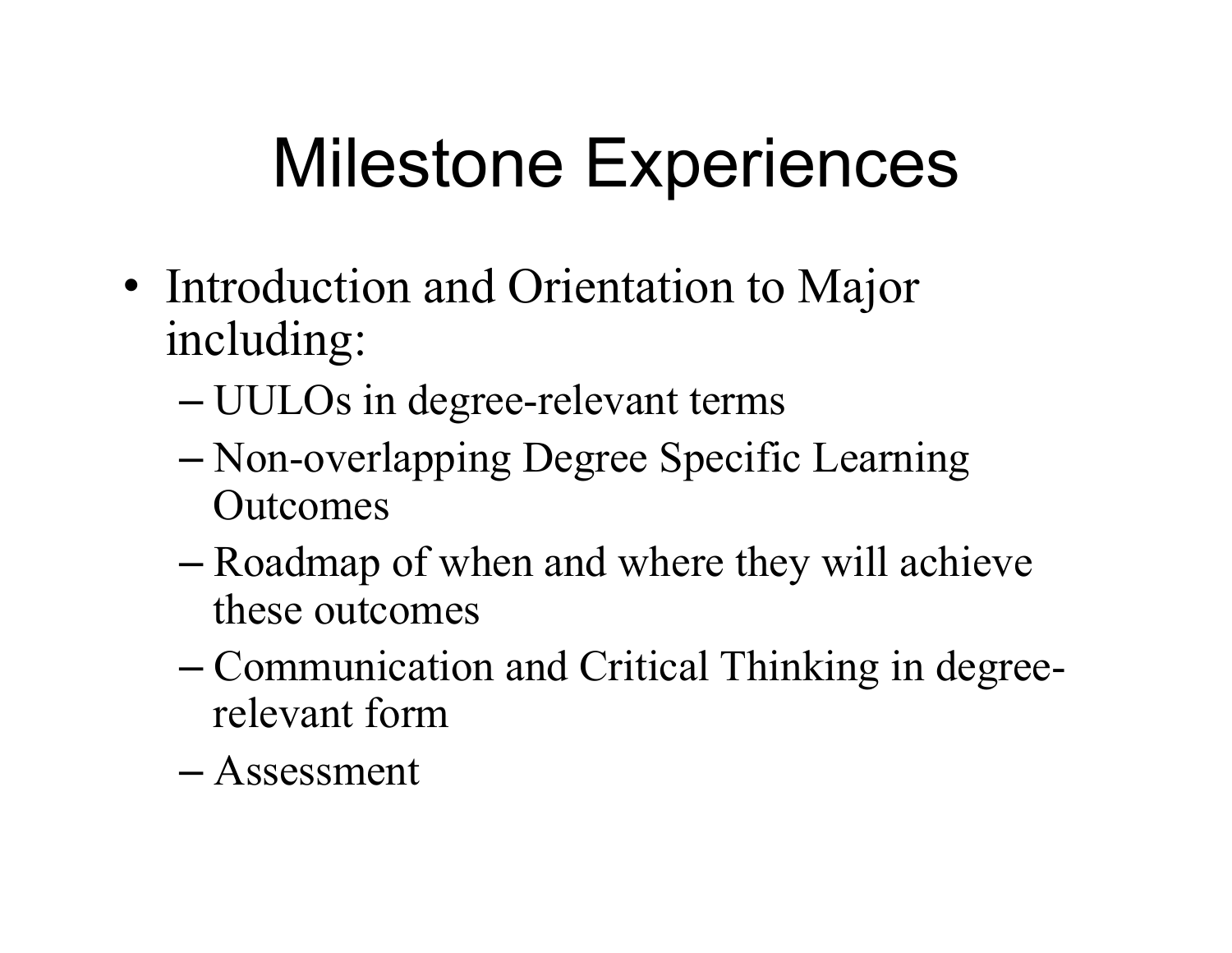#### Opportunity to Review Your Program

- Learning outcomes
	- Balance: Content Knowledge, Skills, Habits of Mind
- Curriculum Plan
	- When and how will students encounter outcomes
	- Introduce, Reinforce
- Assessment Plan
	- Evidence
	- Improvement (aka: Closing the loop)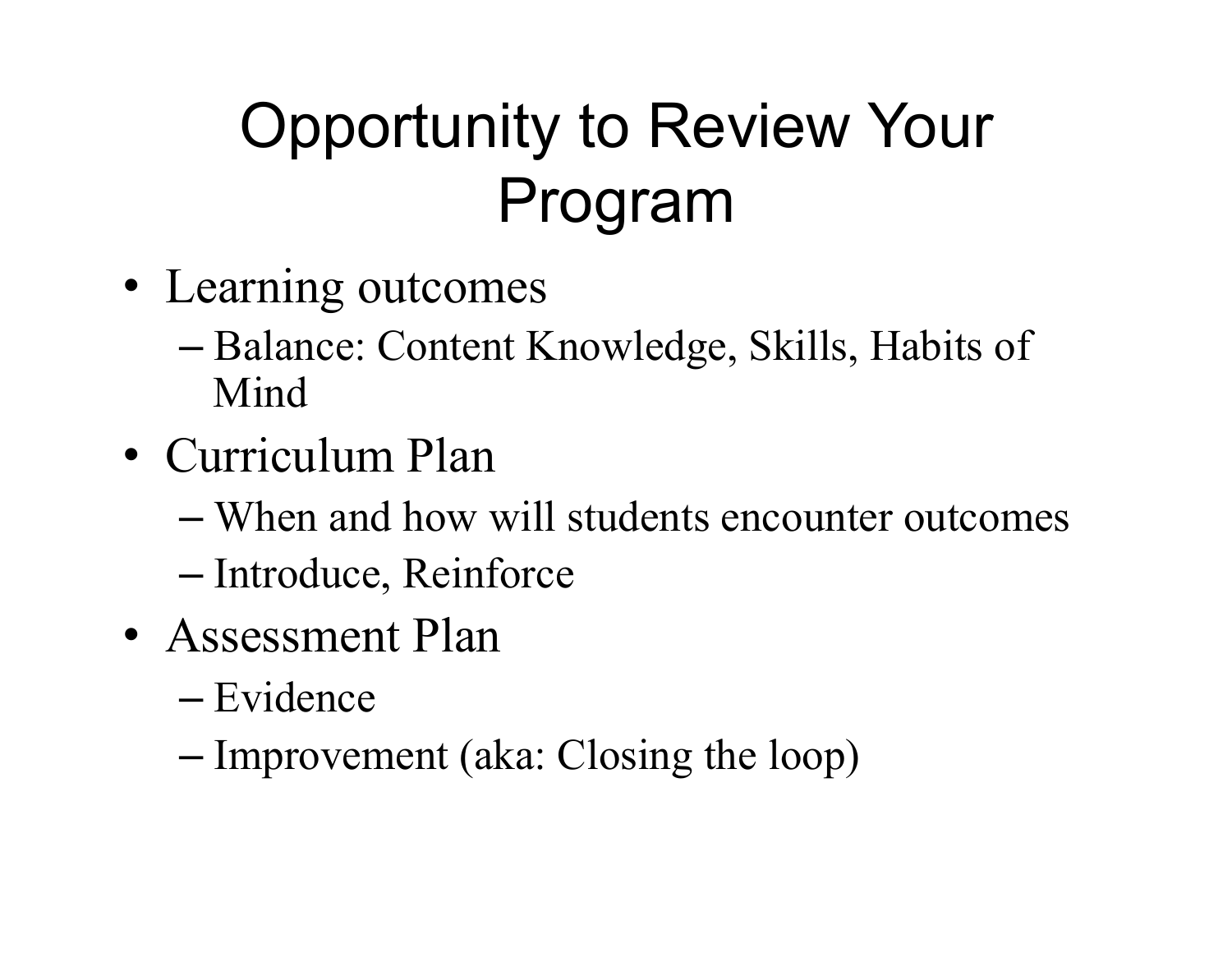#### Implementation Plan

- Designate responsible party (e.g., undergrad coordinator, assoc. chair, or chair)
- One Mandatory 90-Minute (Lunch) Meeting for Responsible Party
	- Oct. 10, Oct. 28, or Nov. 1
- Two Optional Follow-Up Workshops
	- Dates TBA Nov. & January, each will be repeated
	- Learning Outcomes & Curriculum Planning
	- Milestone Course Design: Transparency, Assignments, and Assessments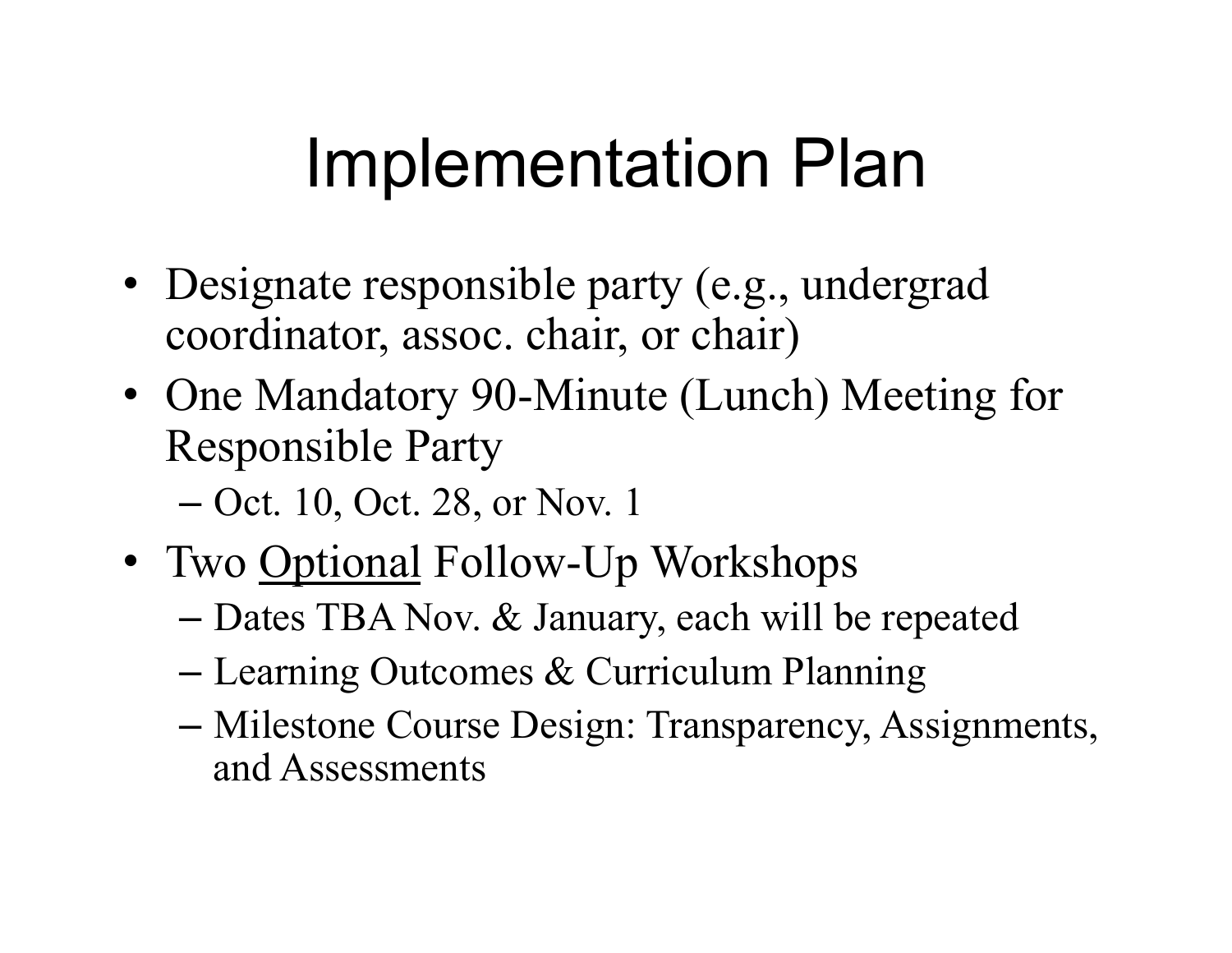#### Final Product

- Description of your
	- Learning Outcomes
	- Curriculum Map
	- Milestone experience
		- Communication
		- Critical Thinking
- Not an Approval Process; a reporting and assessment process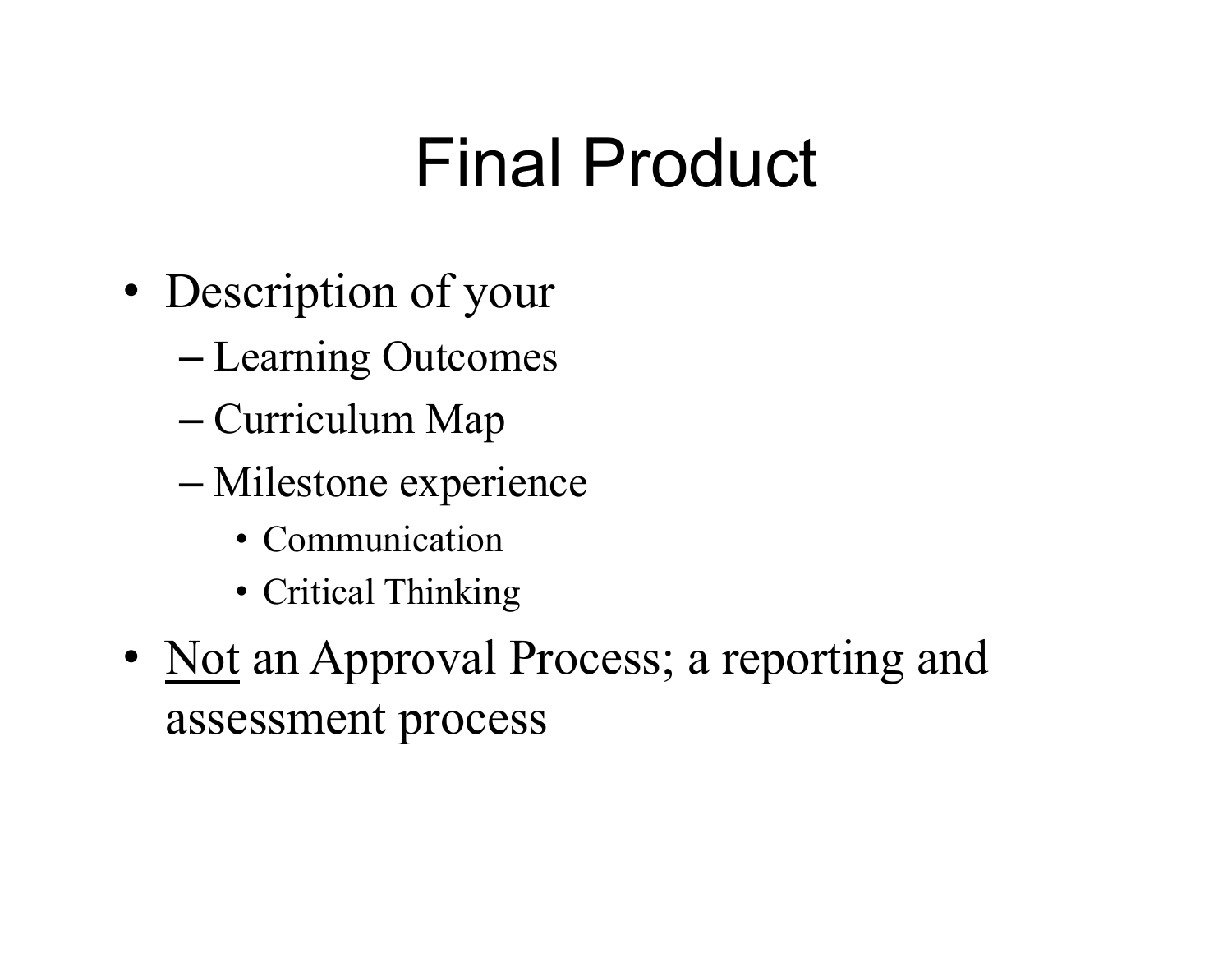# Why are we doing this?

- An opportunity to reflect on what you are doing
- With the goal of moving toward a fully integrated, intentional, transparent and effective degree.
- To deliver the best undergraduate degree programs we can.
- To meet and exceed the expectation of our stakeholders, including accreditors.